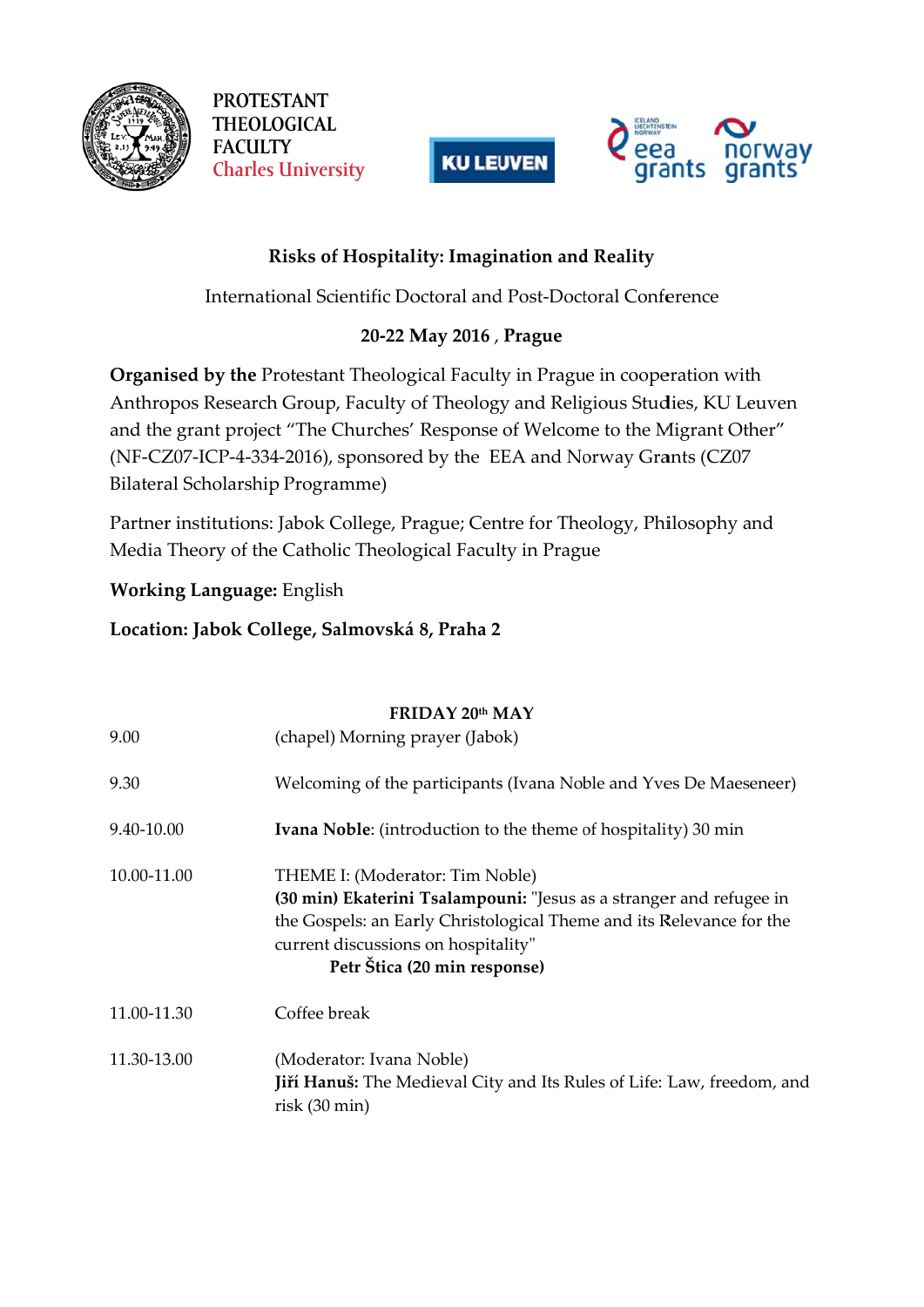

**PROTESTANT** THEOLOGICAL **FACULTY Charles University** 





|                 | Andrew Louth: Experience of and reflection on hospitality among<br>Russian exile theologians (30 mins)<br>Discussion (30 min)                                                                                                                                                |
|-----------------|------------------------------------------------------------------------------------------------------------------------------------------------------------------------------------------------------------------------------------------------------------------------------|
| 13.00           | Lunch (Lunch will be provided in Jabok)                                                                                                                                                                                                                                      |
| $14.30 - 16.30$ | SHORT PAPERS (Two groups of four)<br>Group 1: (Moderator: Yves Maeseneer)<br>Sergey Gagen, ETF-UK, Prague (Humility or Oikonomia? A<br>"Scythian woman" Before<br>the<br>Patriarchate<br>Court<br>in<br>Constantinople according to a short story of Nicephoros<br>Gregoras) |
|                 | Denis Kondyuk, ETF-UK, Kiev. (Hospitality as part of the<br>deification process in Orthodox theology and in current films<br>(examples from Lars von Trier and Andrey Zvyagintsev))                                                                                          |
|                 | Irena Pavlović, Erfurt (The relevance of the qualitative<br>approach in the research of "religious other")                                                                                                                                                                   |
|                 | Ruth Weiniger, ETF-UK, Prague (Invitation to a common table<br>- interfaith and secular case)                                                                                                                                                                                |
|                 | Group 2: (Moderator: Tim Noble)                                                                                                                                                                                                                                              |
|                 | Hana Benešová, KTF-UK, Prague (The Desire for Meeting<br>Through Meeting)                                                                                                                                                                                                    |
|                 | Filip Härtel, ETF-UK, Prague. (Bernhard Waldenfels and<br>Richard Kearney on otherness and identity)                                                                                                                                                                         |
|                 | Adanna James, KU Leuven (Hospitality as a different look at<br>difference: a Caribbean and disability perspective on the<br>current refugee crisis facing Europe)                                                                                                            |
|                 | Jakub Ort, ETF-UK, Prague (Church Asylum in Germany: Civil<br>Disobedience as an Impulse for Practical Theology)                                                                                                                                                             |
| 16.30-17.00     | Coffee break                                                                                                                                                                                                                                                                 |

 $17.00 - 19.30$  Film and Discussion